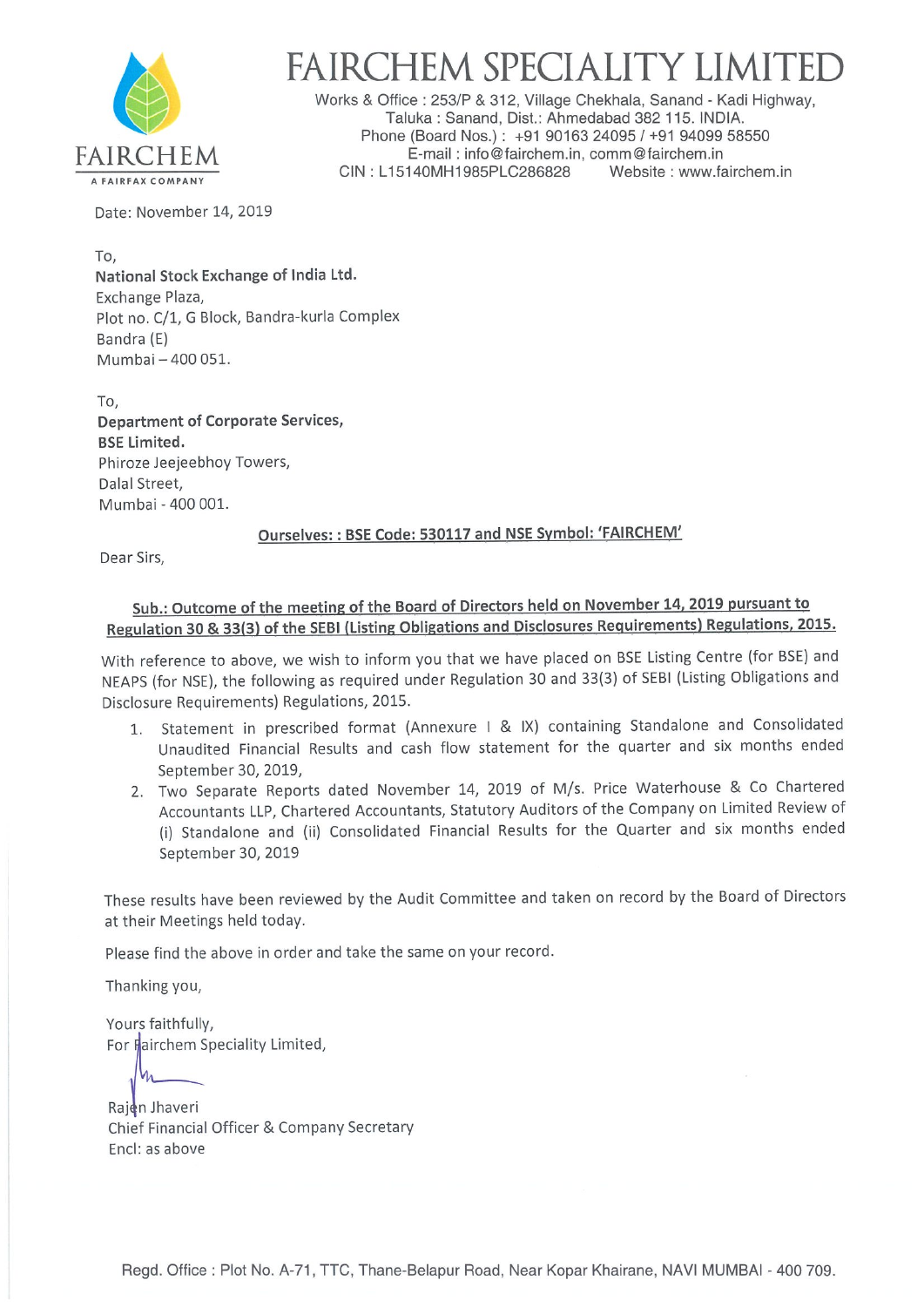

#### **FAIRCHEM SPECIALITY LIMITED**

Regd. Office: Plot No. A-71, TTC, Thane-Belapur Road, Near Kopar Khairane, NAVI MUMBAI-400 709

Works & Office: 253/P & 312, Village Chekhala, Sanand - Kadi Highway, Taluka Sanand, Dist. Ahmedabad - 382 115, Gujarat, INDIA

Ph.: +91 90163 24095, +91 94099 58550, Email Id: cs@fairchem.in; info@fairchem.in; Website: www.fairchem.in

CIN: L15140MH1985PLC286828

STATEMENT OF UNAUDITED STANDALONE FINANCIAL RESULTS FOR THE QUARTER AND SIX MONTHS ENDED 30TH SEPTEMBER, 2019

|     |                                                                           |                      |             |                         |             |                   | (Rs. In Lakhs) |
|-----|---------------------------------------------------------------------------|----------------------|-------------|-------------------------|-------------|-------------------|----------------|
|     |                                                                           | <b>Ouarter ended</b> |             | <b>Six Months ended</b> |             | <b>Year ended</b> |                |
|     |                                                                           | 30-Sep-2019          | 30-Jun-2019 | 30-Sep-2018             | 30-Sep-2019 | 30-Sep-2018       | 31-Mar-2019    |
|     |                                                                           | (Unaudited)          | (Unaudited) | (Unaudited)             | (Unaudited) | (Unaudited)       | (Audited)      |
| T.  | Income                                                                    |                      |             |                         |             |                   |                |
|     | Revenue from Operations                                                   | 6,569.84             | 7,121.62    | 5,364.76                | 13,691.46   | 11,652.48         | 24,987.09      |
| п   | Other Income (Refer Note 3)                                               | 625.31               | 10.79       | 395.35                  | 636.10      | 430.90            | 435.16         |
| Ш   | $[Total Income (I + II)]$                                                 | 7,195.15             | 7,132.41    | 5,760.11                | 14,327.56   | 12,083.38         | 25,422.25      |
| IV  | Expenses                                                                  |                      |             |                         |             |                   |                |
|     | Cost of materials consumed                                                | 4,353.60             | 4,385.40    | 3,124.54                | 8,739.00    | 7,973.75          | 17,381.47      |
|     | Purchase of Stock-in-Trade                                                |                      |             |                         |             |                   | 15.08          |
|     | Changes in Inventories of Finished Goods and Work-in-Progress             | 63.84                | 508.77      | 388.68                  | 572.61      | (197.66)          | (868.92)       |
|     | Employee benefits expense                                                 | 382.06               | 396.65      | 383.53                  | 778.71      | 767.09            | 1,517.38       |
|     | Finance costs                                                             | 133.16               | 142.14      | 142.64                  | 275.30      | 286.93            | 573.49         |
|     | Power and Fuel                                                            | 453.66               | 391.76      | 362.74                  | 845.42      | 801.98            | 1,744.07       |
|     | Depreciation and Amortisation expenses                                    | 155.95               | 151.72      | 130.55                  | 307.67      | 259.09            | 544.59         |
|     | <b>Other Expenses</b>                                                     | 415.49               | 411.14      | 375.58                  | 826.63      | 696.69            | 1,593.08       |
|     | <b>Total expenses</b>                                                     | 5,957.76             | 6,387.58    | 4,908.26                | 12,345.34   | 10,587.87         | 22,500.24      |
| v   | <b>Profit Before Tax (III - IV)</b>                                       | 1,237.39             | 744.83      | 851.85                  | 1,982.22    | 1,495.51          | 2,922.01       |
| VI  | Tax expense (Refer Note 6)                                                |                      |             |                         |             |                   |                |
|     | <b>Current Tax</b>                                                        | 145.17               | 215.83      | 89.96                   | 361.00      | 261.43            | 586.93         |
|     | Deferred Tax                                                              | (112.58)             | 16.17       | 50.51                   | (96.41)     | 67.08             | 183.32         |
|     | <b>Total Tax expense</b>                                                  | 32.59                | 232.00      | 140.47                  | 264.59      | 328.51            | 770.25         |
|     | $VII$ Profit for the period after tax $(V - VI)$                          | 1,204.80             | 512.83      | 711.38                  | 1.717.63    | 1,167.00          | 2.151.76       |
|     | <b>VIII Other Comprehensive Income</b>                                    |                      |             |                         |             |                   |                |
|     | Items that will not be reclassified to profit or loss:                    |                      |             |                         |             |                   |                |
|     | - Remeasurement (losses) / gains on post employment defined benefit plans | (2.46)               | (3.82)      | 4.73                    | (6.28)      | (8.70)            | (29.52)        |
|     | Income tax effect                                                         | 0.47                 | 1.11        | (1.38)                  | 1.58        | 2.53              | 8.60           |
|     | Other comprehensive income for the year / period, net of tax              | (1.99)               | (2.71)      | 3.35                    | (4.70)      | (6.17)            | (20.92)        |
| IX. | Total Comprehensive Income (VII + VIII)                                   | 1,202.81             | 510.12      | 714.73                  | 1,712.93    | 1,160.83          | 2,130.84       |
| X.  | Paid -up Equity Share Capital (Face Value of Rs. 10/- each)               | 3,906.27             | 3,906.27    | 3,906.27                | 3,906.27    | 3,906.27          | 3,906.27       |
| XI  | [Earning Per Share (EPS) of Rs. 10/- each (Not annualised) (In Rs.)       |                      |             |                         |             |                   |                |
|     | Basic                                                                     | 3.08                 | 1.31        | 1.82                    | 4.39        | 2.99              | 5.51           |
|     | Diluted                                                                   | 3.08                 | 1.31        | 1.82                    | 4.39        | 2.99              | 5.51           |

For and on behalf of the Board of Directors, For Fairchem Speciality Limited,

**Mahesh Babani** 

**Managing Director** 

(DIN: 00051162)

**Place: Mumbal** Date: 14th November, 2019

> to Charlered Accoun -8.  $\pi$ Chartered Accountants FRN 304026E/E-300009  $*$  Ahmedabad  $*$  d

For Fairchem Speciality Limited

Nahoosh Jariwala **Managing Director**  **For Fairchem Speciality Limited** 

**Nahoosh Jariwala** 

Managing Director<br>(DIN: 00012412)

**Mahesh Babam Managing Director**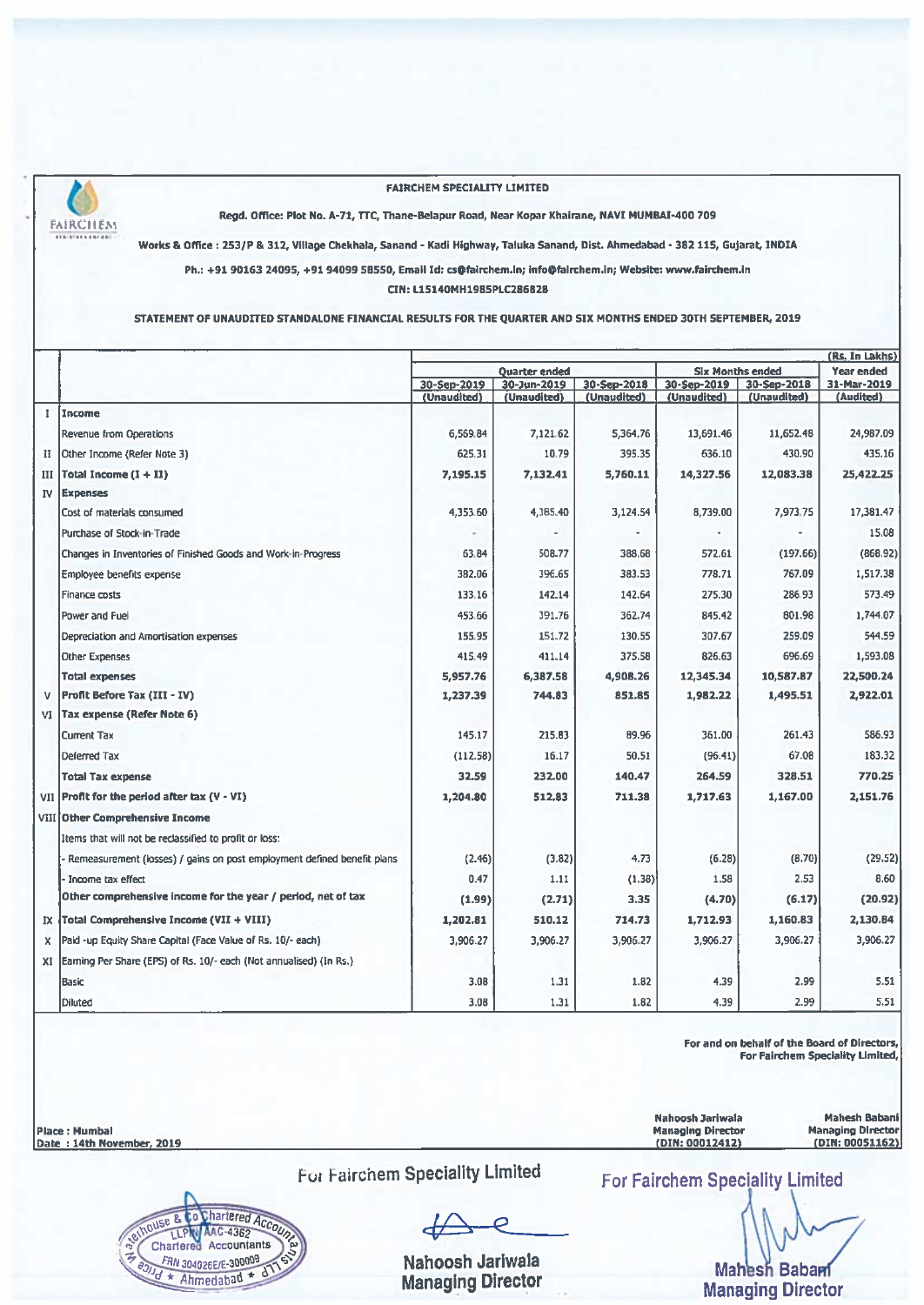|                |     |                                                                          | STATEMENT OF UNAUDITED STANDALONE ASSETS AND LIABILITIES AS AT 30TH SEPTEMBER, 2019 | (Rs. in Lakhs)           |
|----------------|-----|--------------------------------------------------------------------------|-------------------------------------------------------------------------------------|--------------------------|
|                |     |                                                                          | As At                                                                               |                          |
|                |     |                                                                          | 30-Sep-2019<br>(Unaudited)                                                          | 31-Mar-2019<br>(Audited) |
| A              |     | <b>Assets</b>                                                            |                                                                                     |                          |
| $\mathbf{I}$   | (a) | <b>Non-Current Assets</b><br>Property, Plant and Equipment               | 11,729.82                                                                           | 11,524.25                |
|                | (b) | Capital work-in-progress                                                 | 312.32                                                                              | 87.91                    |
|                | (c) | <b>Financial Assets</b>                                                  |                                                                                     |                          |
|                |     | (i) Investments                                                          | 2.00                                                                                | 2.00                     |
|                |     | (ii) Loans<br>(iii) Other Financial Assets                               | 1.16<br>22.31                                                                       | 1.51<br>13.78            |
|                |     | (d) Non-Current Tax Assets (Net)                                         | 42.04                                                                               | 59.55                    |
|                | (e) | <b>Other Non-Current Assets</b>                                          | 755.75                                                                              | 125.67                   |
|                |     |                                                                          | 12,865.40                                                                           | 11,814.67                |
|                |     |                                                                          |                                                                                     |                          |
| $\overline{2}$ | (a) | <b>Current Assets</b><br>Inventories                                     | 2,490.39                                                                            | 3,400.62                 |
|                | (b) | <b>Financial Assets</b>                                                  |                                                                                     |                          |
|                |     | (i) Trade Receivables                                                    | 3,170.92                                                                            | 3,213.13                 |
|                |     | (ii) Cash and cash equivalents                                           | 0.87                                                                                | 1.64                     |
|                |     | (iii) Bank balances other than (ii) above<br>(iv) Loans                  | 19.02<br>2.49                                                                       | 16.53<br>0.74            |
|                |     | (v) Other Financial Assets                                               | 45.44                                                                               | 92.32                    |
|                |     | (c) Other Current Assets                                                 | 105.43                                                                              | 233.41                   |
|                |     | <b>Total Assets</b>                                                      | 5,834.56                                                                            | 6,958.39                 |
| В              |     | <b>Equity And Liabilities</b>                                            | 18,699.96                                                                           | 18,773.06                |
|                |     | <b>Equity</b>                                                            |                                                                                     |                          |
|                | (a) | <b>Equity Share Capital</b>                                              | 3,906.27                                                                            | 3,906.27                 |
|                | (b) | <b>Other Equity</b>                                                      | 7,019.42                                                                            | 6,355.32                 |
|                |     | <b>Liabilities</b>                                                       | 10,925.69                                                                           | 10,261.59                |
| 1              |     | <b>Non- Current Liabilities</b>                                          |                                                                                     |                          |
|                | (a) | <b>Financial Liabilities</b>                                             |                                                                                     |                          |
|                |     | (i) Borrowings                                                           | 1,384.85                                                                            | 829.14                   |
|                | (b) | Provisions<br>Deferred Tax Liabilities (Net)                             | 126.84<br>1.117.75                                                                  | 89.54                    |
|                | (c) |                                                                          | 2,629.44                                                                            | 1,215.74<br>2,134.42     |
| $\overline{2}$ |     | <b>Current Liabilities</b>                                               |                                                                                     |                          |
|                | (a) | <b>Financial Liabilities</b>                                             |                                                                                     |                          |
|                |     | (i) Borrowings                                                           | 2,946.04                                                                            | 4,049.00                 |
|                |     | (ii) Trade Payables                                                      |                                                                                     |                          |
|                |     | (a) Total outstanding dues of micro enterprises and small<br>enterprises | 48.47                                                                               | 57.74                    |
|                |     | (b) Total outstanding dues of creditors other than micro                 |                                                                                     |                          |
|                |     | enterprises and small enterprises                                        | 695.34                                                                              | 942.23                   |
|                |     | (iii) Other financial liabilities                                        | 1,107.93                                                                            | 1,123.80                 |
|                | (b) | Other current liabilities                                                | 68.48                                                                               | 83.19                    |
|                | (c) | Provisions                                                               | 65.91                                                                               | 57.50                    |
|                | (d) | Current Tax Liabilities (Net)                                            | 212.66<br>5,144.83                                                                  | 63.59<br>6,377.05        |
|                |     |                                                                          |                                                                                     |                          |
|                |     | <b>Total Equity and Liabilities</b>                                      | 18,699.96                                                                           | 18,773.06                |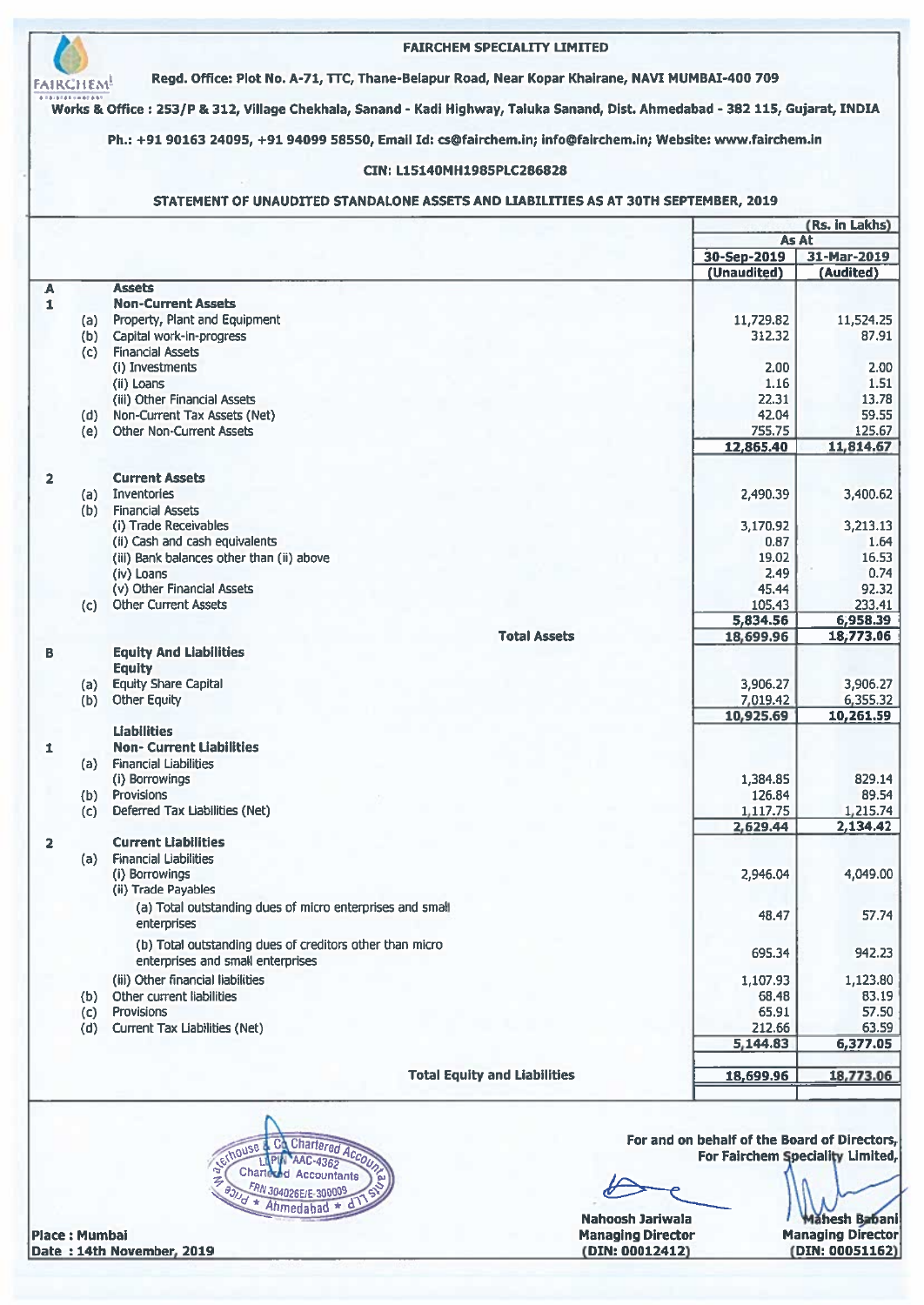

Place: Mumbai

Date: 14th November, 2019

#### **FAIRCHEM SPECIALITY LIMITED**

Regd. Office: Plot No. A-71, TTC, Thane-Belapur Road, Near Kopar Khairane, NAVI MUMBAI-400 709

Works & Office : 253/P & 312, Village Chekhala, Sanand - Kadi Highway, Taluka Sanand, Dist. Ahmedabad - 382 115, Gujarat, INDIA

Ph.: +91 90163 24095, +91 94099 58550, Email Id: cs@fairchem.in; info@fairchem.in; Website: www.fairchem.in

#### CIN: L15140MH1985PLC286828

#### STATEMENT OF UNAUDITED STANDALONE CASH FLOWS FOR THE SIX MONTHS ENDED 30TH SEPTEMBER, 2019

|              |                                                                                                                                    |                         | (Rs. In Lakhs)          |
|--------------|------------------------------------------------------------------------------------------------------------------------------------|-------------------------|-------------------------|
|              |                                                                                                                                    | Period ended on         | Period ended on         |
|              |                                                                                                                                    | September 30, 2019      | September 30, 2018      |
|              |                                                                                                                                    | (Unaudited)             | (Refer Note 7)          |
| А.           | <b>CASH FLOW FROM OPERATING ACTIVITIES:</b>                                                                                        |                         |                         |
|              | <b>Profit Before Taxation</b>                                                                                                      | 1,982.22                | 1,495.51                |
|              | Adjustments for:                                                                                                                   |                         |                         |
|              | Depreciation and Amortisation                                                                                                      | 307.67                  | 259.09                  |
|              | <b>Finance Cost</b>                                                                                                                | 275.30                  | 286.93                  |
|              | <b>Interest Income</b>                                                                                                             | (10.15)                 | (8.11)                  |
|              | Dividend Income                                                                                                                    | (625.00)                | (375.00)                |
|              | Unrealised Foreign Exchange (Gain)                                                                                                 | (4.64)                  | (9.07)                  |
|              | (Gain) / Loss on assets sold / discarded (Net)                                                                                     | 0.72                    | (9.52)                  |
|              | <b>Operating Profit Before Working Capital Changes</b>                                                                             | 1,926.12                | 1,639.83                |
|              | Adjustments For Changes In Working Capital:                                                                                        |                         |                         |
|              | (Increase) / Decrease In Inventories                                                                                               | 910.23                  | (301.76)                |
|              | Decrease In Non Current Loans                                                                                                      | 0.35                    |                         |
|              | (Increase) In Other Non Current Financial Assets                                                                                   | (8.53)                  | (0.34)                  |
|              | Decrease In Trade receivables                                                                                                      | 46.85                   |                         |
|              | (Increase) In Current Loans                                                                                                        | (1.75)                  | 263.37                  |
|              |                                                                                                                                    |                         | (0.76)                  |
|              | Decrease In Other Current Financial Assets                                                                                         | 46.39                   | 220.40                  |
|              | Decrease In Other current assets                                                                                                   | 127.98                  | 31.01                   |
|              | Decrease In Other Non current assets                                                                                               |                         | 0.17                    |
|              | (Decrease) In Trade and Other Payables                                                                                             | (256.16)                | (90.94)                 |
|              | Increase In Non Current Liabilities - Provisions                                                                                   | 37.30                   | 9.58                    |
|              | Increase In Current Liabilities - Provisions                                                                                       | 8.41                    | 22.58                   |
|              | Increase / (Decrease) In Other Current Financial Liabilities                                                                       | (54.42)                 | 72.72                   |
|              | Increase / (Decrease) In Other Current Liabilities                                                                                 | (14.71)                 | 39.32                   |
|              | <b>Cash Generated From Operations</b>                                                                                              | 2.768.06                | 1.905.18                |
|              | Direct Taxes Pald (Net)                                                                                                            | (194.42)                | (152,28)                |
| A.           | <b>Net Cash Generated From Operating Activities</b>                                                                                | 2,573.64                | 1,752.90                |
| В.           | <b>CASH FLOW FROM INVESTING ACTIVITIES:</b>                                                                                        |                         |                         |
|              | <b>Purchase of Fixed Assets</b>                                                                                                    | (1,395.13)              | (874.99)                |
|              | Proceeds from Sale of Fixed Assets                                                                                                 | 2.16                    | 12.82                   |
|              | Interest Income                                                                                                                    | 10.64                   | 7.85                    |
|              | Dividend Income                                                                                                                    | 625.00                  | 375.00                  |
| в.           | <b>Net Cash Used In Investing Activities</b>                                                                                       | (757.33)                | (479.32)                |
| c.           | <b>CASH FLOW FROM FINANCING ACTIVITIES:</b>                                                                                        |                         |                         |
|              | Proceeds from Long Term Borrowings (net)                                                                                           | 1,033.66                |                         |
|              |                                                                                                                                    |                         |                         |
|              | Repayment of Long Term Borrowings (net)                                                                                            | (425.95)                | (576.66)                |
|              | Net Proceeds / (Repayment) of Short Term Borrowings (net)                                                                          | (1, 102.96)             | 198.41                  |
|              | Dividend Paid (Including tax on dividend)                                                                                          | (1,048.83)              | (603.03)                |
| c.           | <b>Interest Paid</b><br><b>Net Cash Used In Financing Activities</b>                                                               | (273.00)<br>(1, 817.08) | (290.84)<br>(1, 272.12) |
|              |                                                                                                                                    |                         |                         |
|              | Net Increase / (Decrease) in cash and cash equivalents (A+B+C)                                                                     | (0.77)                  | 1.46                    |
|              | Cash and Cash Equivalents as at the beginning of the period                                                                        | 1.64                    | 2.01                    |
|              | Cash and Cash Equivalents as at the end of the period                                                                              | 0.87                    | 3.47                    |
|              |                                                                                                                                    |                         |                         |
| <u>Note:</u> |                                                                                                                                    |                         |                         |
| 1            | The above Statement of Cash flows has been prepared under the "Indirect Method" set out<br>in Ind AS 7 - "Statement of Cash Flows" |                         |                         |

**For Fairchem Speciality Limite** 

 $\phi$  $\boldsymbol{\varphi}$ 

Nahoosh Jariwala Managing Director<br>(DIN: 00012412) Mahesh Babani<br>Managing Director (DIN: 00051162)

C Charlered Acc nouse Charlered Accountants FRN 304026E/E-300009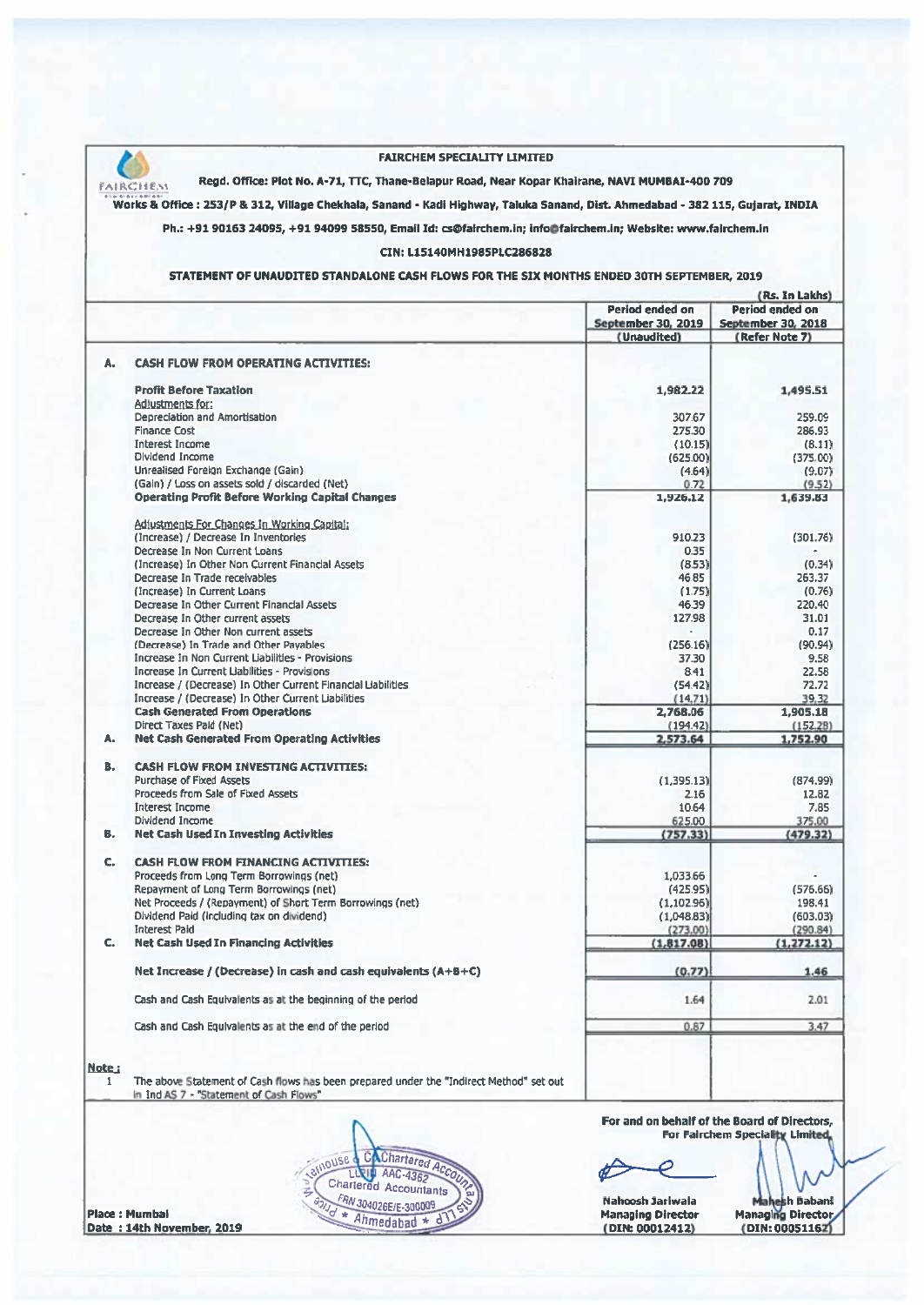#### Notes:

- 1. The above standalone unaudited financial results as reviewed by Audit Committee are subsequently approved by the Board of Directors at their meetings held on 14<sup>th</sup> November, 2019. The Statutory Auditors have performed limited review of Company's standalone unaudited financial results for the quarter and six months ended 30<sup>th</sup> September, 2019.
- 2. The Company has adopted Ind AS 116 'Leases' w.e.f. 1<sup>st</sup> April, 2019. The adoption of this standard does not have any significant impact on the standalone financial results for the quarter and six months ended 30<sup>th</sup> September, 2019.
- 3. Other Income includes dividend on equity shares received from Privi Organics India Ltd., a wholly owned subsidiary of the Company, of Rs. 625.00 Lakhs in quarter and six months ended 30<sup>th</sup> September, 2019 and Rs. 375.00 Lakhs in quarter and six months ended 30<sup>th</sup> September, 2018.
- 4. The Company is engaged in the business of manufacturing of speciality chemicals viz. Oleo Chemicals and Intermediate Neutraceuticals. As such the company's business falls within a single business segment of Speciality Chemicals, in context of Ind AS 108 - Operating Segments.
- 5. The Board of Directors of the Company, in its meeting held on 22<sup>nd</sup> May, 2019, had approved a Composite Scheme of arrangement and amalgamation ('the Scheme') amongst Fairchem Speciality Limited (FSL), Fairchem Organics Limited (FOL) and Privi Organics India Limited (POIL), two wholly owned subsidiaries of the Company and their respective shareholders for Demerger of FSL's undertaking carrying on speciality oleo chemicals and nutraceuticals business and vesting the same into FOL and Amalgamation of POIL, manufacturers of aroma chemicals, into and with FSL, under Sections 230 to 232 read with Section 66 and other applicable provisions of the Companies Act, 2013. The Company has obtained approval of the said scheme from the stock exchanges. Further, the Company has also filed the said scheme with National Company Law Tribunal (NCLT).
- 6. The Company has elected to exercise the option under Section 115BAA of the Income-tax Act, 1961 as introduced by the Taxation Laws (Amendment) Ordinance, 2019. The impact of this change has been recognised proportionately in tax expenses of the quarter and half year ended 30<sup>th</sup> September 2019 at the estimated annual effective tax rate. This has resulted in reversal of current and deferred tax expenses of Rs. 29.29 Lakhs and Rs. 167.04 Lakhs respectively.
- 7. The comparative figures for cash flows for the corresponding six months ended 30th September, 2018 have been prepared by management, reviewed by the Audit Committee of the Company and approved by the Company's Board of Directors at their respective meetings held on 14th November, 2019, but have not been subjected to review by the statutory auditors as the mandatory requirement for limited review of cash flows has been made applicable for periods beginning 1st April, 2019, pursuant to Regulation 33(8) of SEBI (Listing Obligations and Disclosure Requirements) Regulations, 2015, as amended.
- 8. The figures for the previous periods have been regrouped/ recast, wherever necessary, to make them comparable with the figures for the current period.
- Investors can view the unaudited standalone financial results of the company for the quarter and six months  $9<sub>1</sub>$ ended 30<sup>th</sup> September, 2019 on the company's website www.fairchem.in or on the website of the BSE www.bseindia.com or on the website of NSE www.nseindia.com.

For and on behalf of the Board of Directors, For Fairchem Speciality Limited,

**Place: Mumbai** Date: 14th November, 2019 Nahoosh Jariwala **Managing Director**  $(DIN: 00012412)$ 

**Mahesh Babani Managing Director**  $(DIN: 00051162)$ 



For Fairchem Speciality Limited

Nahoosh Jariwala **Managing Director**  For Fairchem Speciality Limited

ı Bahan **Managing Director**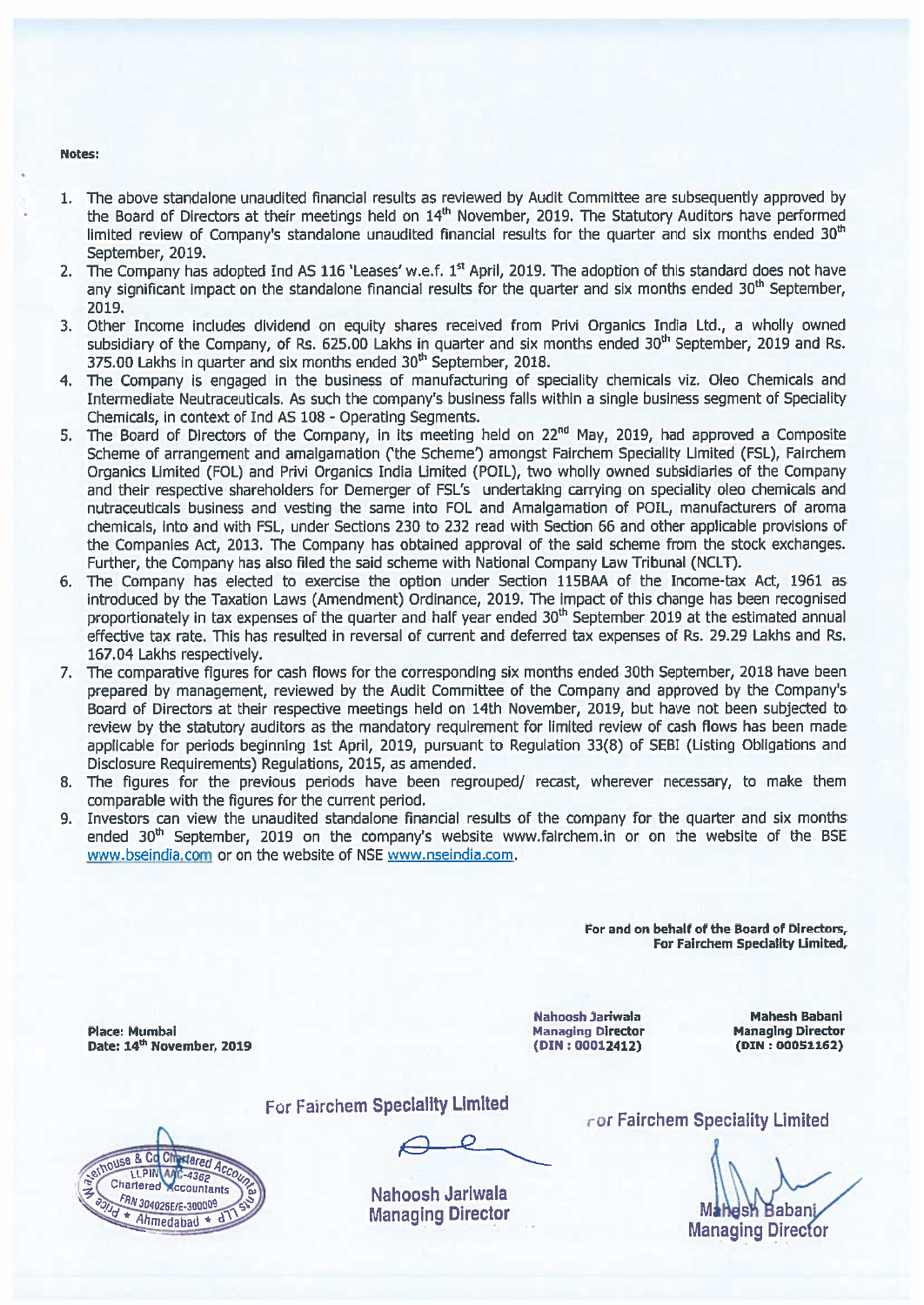## **Price Waterhouse & Co Chartered Accountants LLP**

#### **Review Report**

#### $T_{\Omega}$

The Board of Directors **Fairchem Speciality Limited** Plot No. A-71, TTC Thane Belapur Road Near Kopar Khairane Navi Mumbai - 400709

- We have reviewed the unaudited standalone financial results of Fairchem Speciality Limited (the  $\mathbf{1}$ . "Company") for the quarter ended 30th September, 2019 and the year to date results for the period 1st April, 2019 to 30th September, 2019 which are included in the accompanying 'Statement of Unaudited Standalone Financial Results for the Quarter and Six Months ended 30th September, 2019' and the statement of assets and liabilities as on that date and the statement of cash flows for the half-year ended on that date (the "Statement"). The Statement has been prepared by the Company pursuant to Regulation 33 of the SEBI (Listing Obligations and Disclosure Requirements) Regulations, 2015, as amended (the "Listing Regulations, 2015"), which has been initialled by us for identification purposes. Attention is drawn to the fact that the statement of cash flows for the corresponding period from 1st April, 2018 to 30th September, 2018, as reported in the Statement have been approved by the Company's Board of Directors, but have not been subjected to review. This Statement, which is the responsibility of the Company's Management and approved by the Board of Directors, has been prepared in accordance with the recognition and measurement principles laid down in Indian Accounting Standard 34 "Interim Financial Reporting" ("Ind AS 34"), prescribed under Section 133 of the Companies Act, 2013, and other accounting principles generally accepted in India. Our responsibility is to express a conclusion on the Statement based on our review.
- 2. We conducted our review in accordance with the Standard on Review Engagement (SRE) 2410, "Review of Interim Financial Information Performed by the Independent Auditor of the Entity" issued by the Institute of Chartered Accountants of India. This Standard requires that we plan and perform the review to obtain moderate assurance as to whether the Statement is free of material misstatement.
- 3. A review is limited primarily to inquiries of company personnel and analytical procedures applied to financial data and thus provides less assurance than an audit. We have not performed an audit and accordingly, we do not express an audit opinion.
- 4. Based on our review conducted as above, nothing has come to our attention that causes us to believe that the Statement has not been prepared in all material respects in accordance with the recognition and measurement principles laid down in the aforesaid Indian Accounting Standard and other accounting principles generally accepted in India and has not disclosed the information required to be disclosed in terms of Regulation 33 of the Listing Regulations, 2015 including the manner in which it is to be disclosed, or that it contains any material misstatement.

For Price Waterhouse and Co Chartered Accountant LLP Fign Registration Number: 304026E/E-300009

Arinkumar Ramdas Partner Membership Number: 112433 UDIN: 19112433AAAAcc2309 Place: Mumbai Date: 14th November, 2019

Price Waterhouse & Co Chartered Accountants LLP, 1701, 17th Floor, Shapath V, Opp. Karnavati Club S G Highway, Ahmedabad - 380 051, Gujarat, India  $T: +91(79)30917000$ ,  $F: +91(79)30917082$ 

Registered office and Head office: Plot No. Y-14, Block EP, Sector V, Salt Lake Electronic Complex, Bidhan Nagar, Kolkata 700 091

Price Waterhouse & Co. (a Partnership Firm) converted into Price Waterhouse & Co Chartered Accountants LLP (a Limited Liability Partnership with LLP identity not<br>LLPIN AAC-4362) with effect from July 7, 2014. Post Its conv 304026E/E-300009 (ICAI registration number before conversion was 304026E)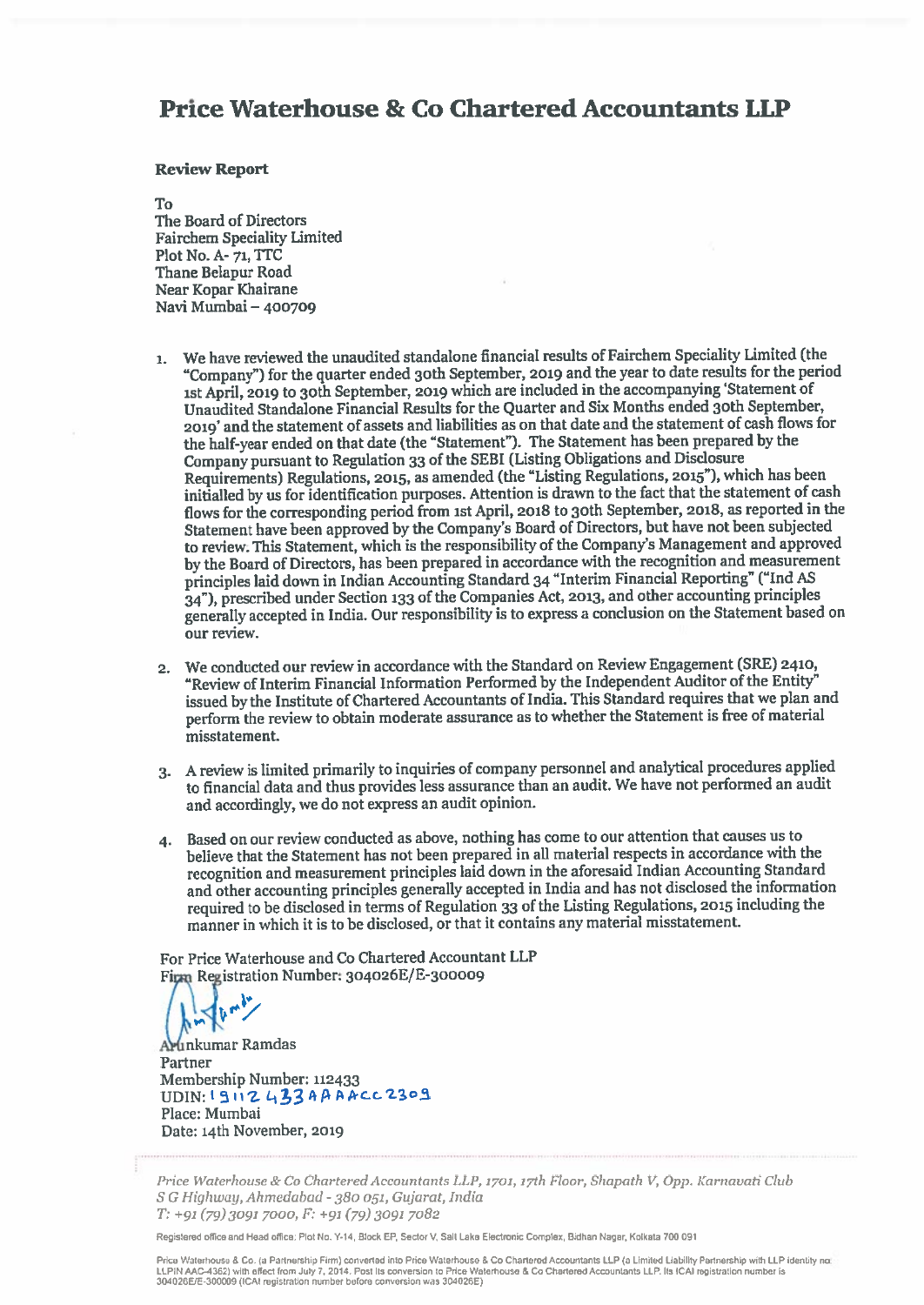

#### **FAIRCHEM SPECIALITY LIMITED**

Regd. Office: Plot No. A-71, TTC, Thane-Belapur Road, Near Kopar Khairane, NAVI MUMBAI-400 709

Works & Office : 253/P & 312, Village Chekhala, Sanand - Kadi Highway, Taluka Sanand, Dist. Ahmedabad - 382 115, Gujarat, INDIA

Ph.: +91 90163 24095, +91 94099 58550, Email Id: cs@fairchem.in; Info@fairchem.in; Website: www.fairchem.in

CIN: L15140MH1985PLC286828

#### STATEMENT OF UNAUDITED CONSOLIDATED FINANCIAL RESULTS FOR THE QUARTER AND SIX MONTHS ENDED 30TH SEPTEMBER, 2019

|              |                                                                                |                            |                            |                            |                            | (Rs. In Lakhs)             |                                  |  |
|--------------|--------------------------------------------------------------------------------|----------------------------|----------------------------|----------------------------|----------------------------|----------------------------|----------------------------------|--|
|              |                                                                                |                            | <b>Quarter ended</b>       |                            | <b>Six Months ended</b>    |                            | <b>Year ended</b><br>31-Mar-2019 |  |
|              |                                                                                | 30-5ep-2019<br>(Unaudited) | 30-Jun-2019<br>(Unaudited) | 30-Sep-2018<br>(Unaudited) | 30-Sep-2019<br>(Unaudited) | 30-Sep-2018<br>(Unaudited) | (Audited)                        |  |
|              |                                                                                |                            |                            |                            |                            |                            |                                  |  |
| $\mathbf{I}$ | Income                                                                         |                            |                            |                            |                            |                            |                                  |  |
|              | Revenue from Operations                                                        | 38,986.67                  | 45,219.53                  | 28,232.75                  | 84,206.20                  | 52,126.19                  | 1,34,104.13                      |  |
| п            | lOther Income                                                                  | 1,168.78                   | 452.07                     | 72.21                      | 1,620.85                   | 124.06                     | 570.08                           |  |
| III          | Total Income $(I + II)$                                                        | 40,155.45                  | 45,671.60                  | 28,304.96                  | 85,827.05                  | 52,250.25                  | 1,34,674.21                      |  |
| <b>IV</b>    | <b>Expenses</b>                                                                |                            |                            |                            |                            |                            |                                  |  |
|              | Cost of materials consumed                                                     | 29,078.33                  | 28.543.23                  | 23,206.00                  | 57,621.56                  | 38,945.18                  | 92,468.34                        |  |
|              | Purchase of Stock-in-Trade                                                     |                            |                            |                            |                            |                            | 15.08                            |  |
|              | Changes in Inventories of Finished Goods and Work-in-Progress                  | (3,677.26)                 | (305.33)                   | (5,593.32)                 | (3,982.59)                 | (6,004.12)                 | (9,795.16)                       |  |
|              | Employee benefits expense                                                      | 2,002.69                   | 1,930.65                   | 1,563.04                   | 3,933.34                   | 3,234.50                   | 7,127.04                         |  |
|              | Finance costs                                                                  | 755.80                     | 886.26                     | 615.14                     | 1,642.06                   | 1,147.23                   | 2,901.46                         |  |
|              | Power and Fuel                                                                 | 2,027.65                   | 2,194.64                   | 1,680.82                   | 4,222.29                   | 3,175.95                   | 7,058.47                         |  |
|              | Depreciation and Amortisation expenses                                         | 1,416.73                   | 1,439.19                   | 1,152.07                   | 2,855.92                   | 2,295.16                   | 4,685.40                         |  |
|              | <b>Other Expenses</b>                                                          | 5,033.78                   | 5,273.42                   | 4,399.05                   | 10,307.20                  | 6,619.44                   | 15,962.38                        |  |
|              | <b>Total expenses</b>                                                          | 36,637.72                  | 39,962.06                  | 27,022.80                  | 76,599.78                  | 49,413.34                  | 1,20,423.01                      |  |
| v            | Profit Before Exceptional Item and Tax (III - IV)                              | 3,517.73                   | 5,709.54                   | 1,282.16                   | 9,227.27                   | 2,836.91                   | 14,251.20                        |  |
| VI           | [Exceptional Income/(expenses) [refer note 6]                                  | 2,500.00                   |                            | (238.61)                   | 2,500.00                   | (7, 189.03)                | 904.78                           |  |
| VII          | Profit / (Loss) Before Tax (V + VI)                                            | 6,017.73                   | 5,709.54                   | 1,043.55                   | 11,727.27                  | (4,352.12)                 | 15,155.98                        |  |
|              | VIII Tax expense (Refer Note 8)                                                |                            |                            |                            |                            |                            |                                  |  |
|              | <b>Current Tax</b>                                                             | 1,331.21                   | 1,747.02                   | 160.05                     | 3,078.23                   | 379.53                     | 5,029.49                         |  |
|              | Tax adjustment of earlier year                                                 |                            |                            |                            |                            |                            | 16.13                            |  |
|              | Deferred Tax                                                                   | (688.82)                   | 294.01                     | 309.82                     | (394.81)                   | (1,846.53)                 | 685.99                           |  |
|              | <b>Total Tax expense</b>                                                       | 642.39                     | 2,041.03                   | 469.87                     | 2,683.42                   | (1,467.00)                 | 5,731.61                         |  |
| IX           | Profit / (Loss) for the period after tax (VII - VIII)                          | 5,375.34                   | 3,668.51                   | 573.68                     | 9,043.85                   | (2,885.12)                 | 9,424.37                         |  |
| x            | <b>Other Comprehensive Income</b>                                              |                            |                            |                            |                            |                            |                                  |  |
|              | Items that will not be reclassified to profit or loss:                         |                            |                            |                            |                            |                            |                                  |  |
|              | Remeasurement (losses) / gains on post employment defined benefit plans        | (16.97)                    | (24.69)                    | (9.74)                     | (41.66)                    | (28.08)                    | (90.21)                          |  |
|              | Income tax effect                                                              | 2.09                       | 8.40                       | 3.22                       | 10.49                      | <b>B.85</b>                | 29.81                            |  |
|              | Items that will be reclassified to profit or loss:                             |                            |                            |                            |                            |                            |                                  |  |
|              | Exchange differences in translating financial statements of foreign operations | 36.68                      | (5.16)                     | 64.25                      | 31.52                      | 111.05                     | 44.38                            |  |
|              | Other comprehensive income for the year / period, net of tax                   | 21.80                      | (21.45)                    | 57.73                      | 0.35                       | 91.82                      | (16.02)                          |  |
| XI           | Total Comprehensive Income $IX + X$                                            | 5,397.14                   | 3,647.06                   | 631.41                     | 9,044.20                   | (2,793.30)                 | 9,408.35                         |  |
|              | XII Paid -up Equity Share Capital (Face Value of Rs. 10/- each)                | 3,906.27                   | 3,906.27                   | 3,906.27                   | 3,906.27                   | 3,906.27                   | 3,906.27                         |  |
|              | XIII Earning Per Share (EPS) of Rs. 10/- each (Not annualised) (In Rs.)        |                            |                            |                            |                            |                            |                                  |  |
|              |                                                                                | 13.76                      | 9.39                       | 1.47                       | 23.15                      | (7.39)                     | 24.13                            |  |
|              | Basic                                                                          |                            |                            |                            |                            |                            |                                  |  |
|              | <b>Diluted</b>                                                                 | 13.76                      | 9.39                       | 1.47                       | 23.15                      | (7.39)                     | 24.13                            |  |

For and on behalf of the Board of Directors, For Fairchem Speciality Limited,

**Mahesh Babani** Nahoosh Jariwala Managing Director<br>(DIN: 00012412) **Managing Director** Place: Mumbal (DIN: 00051162) Date: 14th November, 2019

do Opertered Acco **JOUSE &** LLPIN MC-4362 Chartered Accountants FRN 304025E/E-300009  $4d$  \* Ahmedabid \* d

**For Fairchem Speciality Limited** 

Nahoosh Jariwala **Managing Director**  **For Fairchem Speciality Limited** 

**Mahesh Babant Managing Director**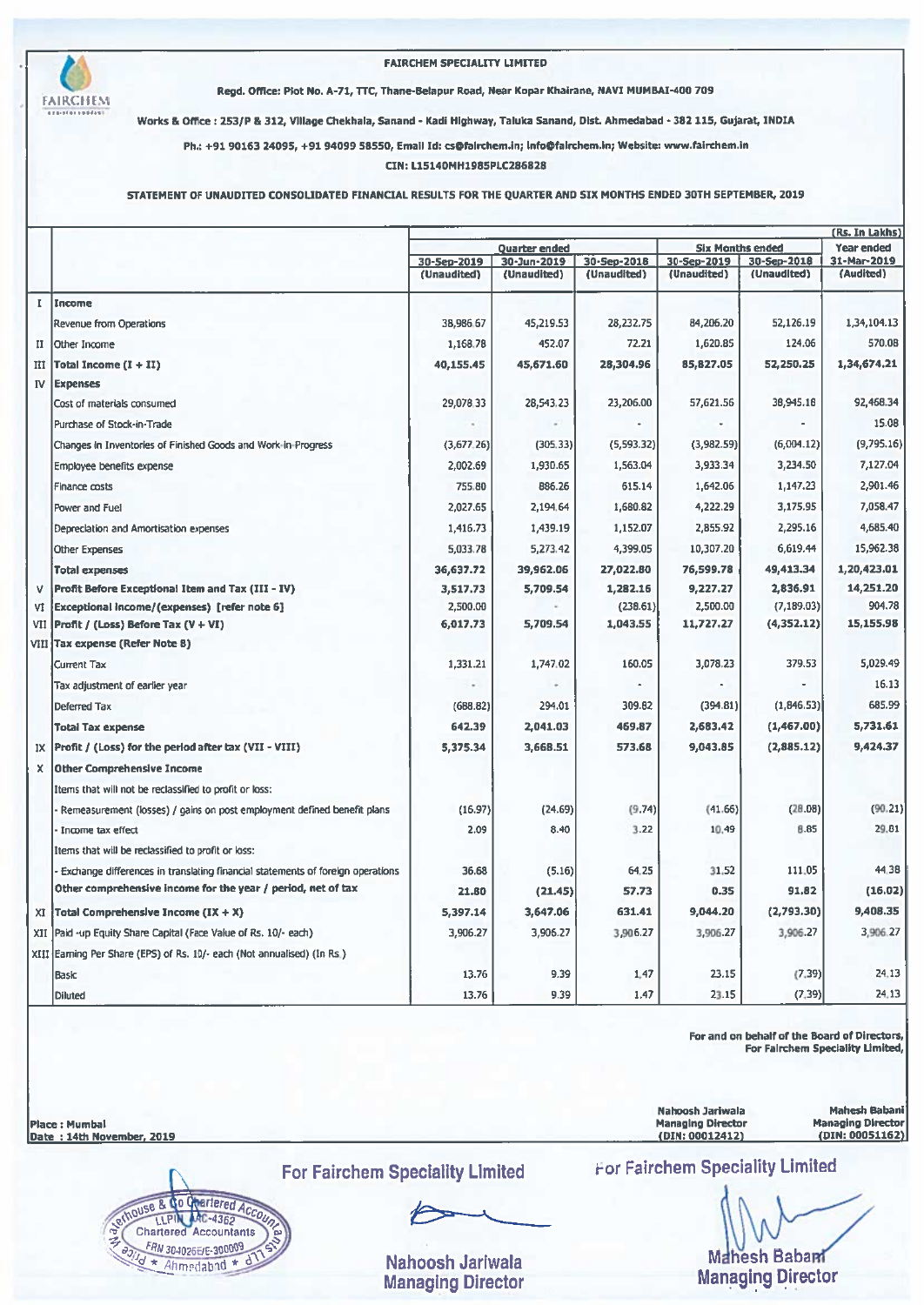|            |                                                                                               | STATEMENT OF UNAUDITED CONSOLIDATED ASSETS AND LIABILITIES AS AT 30TH SEPTEMBER, 2019 | (Rs. in Lakhs)           |
|------------|-----------------------------------------------------------------------------------------------|---------------------------------------------------------------------------------------|--------------------------|
|            |                                                                                               | As At                                                                                 |                          |
|            |                                                                                               | 30-Sep-2019<br>(Unaudited)                                                            | 31-Mar-2019<br>(Audited) |
|            | <b>Assets</b>                                                                                 |                                                                                       |                          |
|            | <b>Non-Current Assets</b><br>Property, Plant and Equipment                                    | 57,711.93                                                                             | 48,897.83                |
| (a)<br>(b) | Capital work-in-progress                                                                      | 7,595.93                                                                              | 9,465.72                 |
| (c)        | Intangible assets                                                                             | 737.24                                                                                | 869.50                   |
| (d)        | <b>Right to use Assets</b>                                                                    | 773.28                                                                                |                          |
| (e)        | <b>Financial Assets</b>                                                                       | 804.29                                                                                | 807.62                   |
|            | (i) Loans<br>(ii) Other Financial Assets                                                      | 358.82                                                                                | 339,80                   |
| (f)        | Non-Current Tax Assets (Net)                                                                  | 1,241.57                                                                              | 1,216.31                 |
| (q)        | <b>Other Non-Current Assets</b>                                                               | 1,661.52                                                                              | 867.28                   |
|            |                                                                                               | 70,884.58                                                                             | 62,464.06                |
|            | <b>Current Assets</b>                                                                         |                                                                                       |                          |
| (a)        | Inventories                                                                                   | 38,943.42                                                                             | 36,423.72                |
| (b)        | <b>Financial Assets</b>                                                                       |                                                                                       |                          |
|            | (i) Trade Receivables                                                                         | 27,703.30                                                                             | 33,069.46                |
|            | (ii) Cash and cash equivalents<br>(iii) Bank balances other than (ii) above                   | 1,156.68<br>513.76                                                                    | 1,626.20<br>687.11       |
|            | (iv) Loans                                                                                    | 42.83                                                                                 | 58.26                    |
|            | (v) Other Financial Assets                                                                    | 45.44                                                                                 | 92.32                    |
| (c)        | <b>Other Current Assets</b>                                                                   | 7,872.62                                                                              | 8,147.58                 |
|            | <b>Total Assets</b>                                                                           | 76,278.05<br>1,47,162.63                                                              | 80,104.65<br>1,42,568.71 |
|            | <b>Equity And Liabilities</b>                                                                 |                                                                                       |                          |
|            | <b>Equity</b>                                                                                 |                                                                                       |                          |
| (a)        | <b>Equity Share Capital</b>                                                                   | 3,906.27                                                                              | 3,906.27                 |
| (b)        | Other Equity                                                                                  | 61,516.04<br>65,422.31                                                                | 53,659.59<br>57,565.86   |
|            | <b>Liabilities</b>                                                                            |                                                                                       |                          |
|            | Non- Current Liabilities                                                                      |                                                                                       |                          |
| (a)        | <b>Financial Liabilities</b><br>(i) Borrowings                                                | 17,435.58                                                                             | 18,083.20                |
|            | (ii) Lease Liability                                                                          | 723.40                                                                                |                          |
| (b)        | <b>Provisions</b>                                                                             | 1,262.76                                                                              | 1,049.18                 |
| (c)        | Deferred Tax Liabilities (Net)                                                                | 2,455.00                                                                              | 2,867.25                 |
|            | <b>Current Liabilities</b>                                                                    | 21,876.74                                                                             | 21,999.63                |
| (a)        | <b>Financial Liabilities</b>                                                                  |                                                                                       |                          |
|            | (i) Borrowings                                                                                | 30,998.47                                                                             | 28,047.84                |
|            | (ii) Trade Payables                                                                           |                                                                                       |                          |
|            | (a) Total outstanding dues of micro enterprises and small<br>enterprises                      | 48.47                                                                                 | 57.74                    |
|            |                                                                                               |                                                                                       |                          |
|            | (b) Total outstanding dues of creditors other than micro<br>enterprises and small enterprises | 17,481.94                                                                             | 21,397.83                |
|            | (iii) Other financial liabilities                                                             | 8,994.99                                                                              | 10,215.38                |
| (b)        | Other current liabilities                                                                     | 590.39                                                                                | 612.08                   |
| (c)        | <b>Provisions</b>                                                                             | 168.65                                                                                | 151.79                   |
| (d)        | Current Tax Liabilities (Net)                                                                 | 1,580.67<br>59,863.58                                                                 | 2,520.56<br>63,003.22    |
|            |                                                                                               |                                                                                       |                          |
|            | <b>Total Equity and Liabilities</b>                                                           | 1,47,162.63                                                                           | 1,42,568.71              |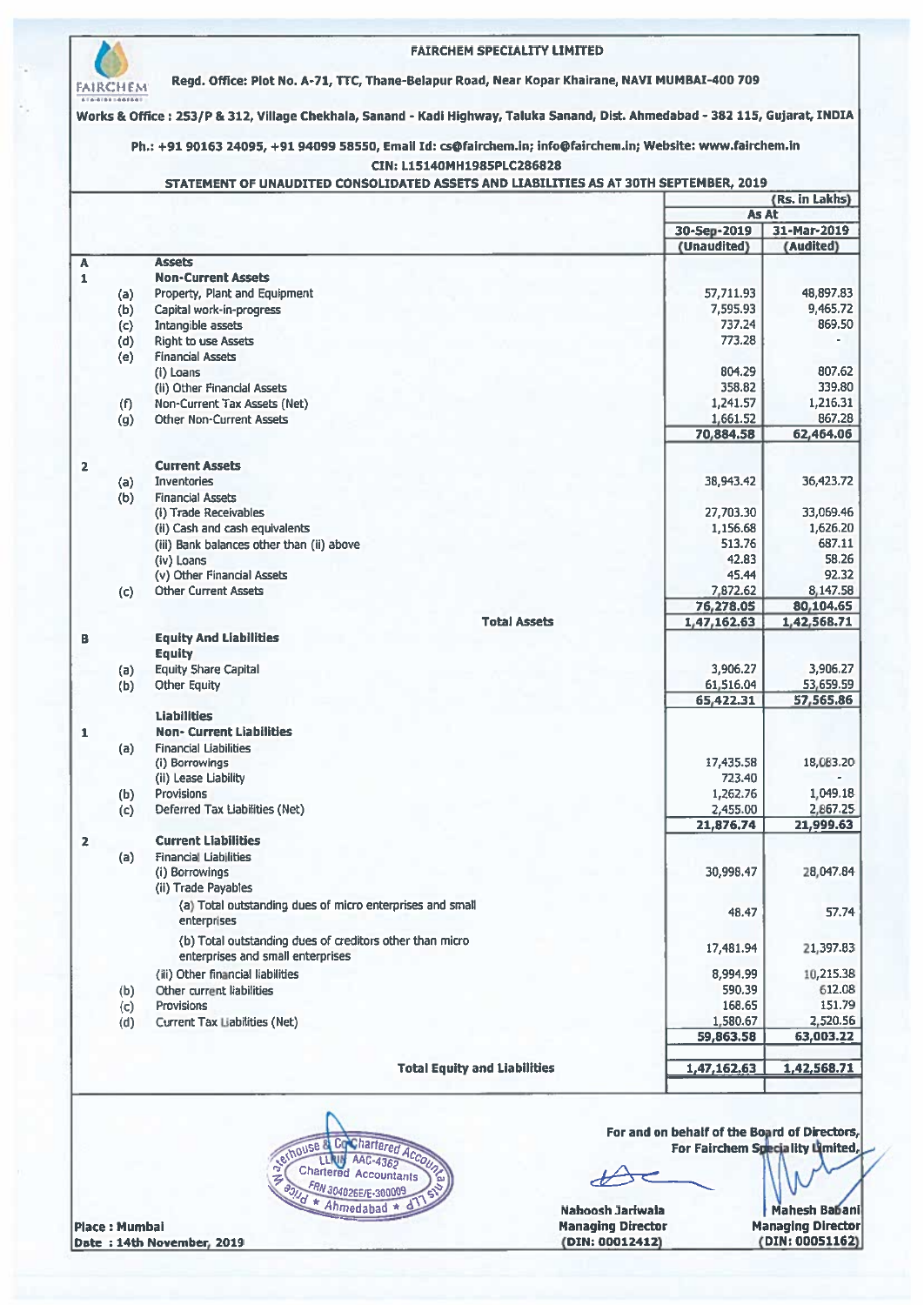

**Place: Mumbal** Date: 14th November, 2019

Charlered Ac erhot AAC-4362 M **Chartered Accountants** FRN 304026E/E 300009 ÷ Ahmedabad \*

Nahoosh Jariwala **Managing Director** (DIN: 00012412)

lahesh Babani **Managing Director** (DIN: 00051162)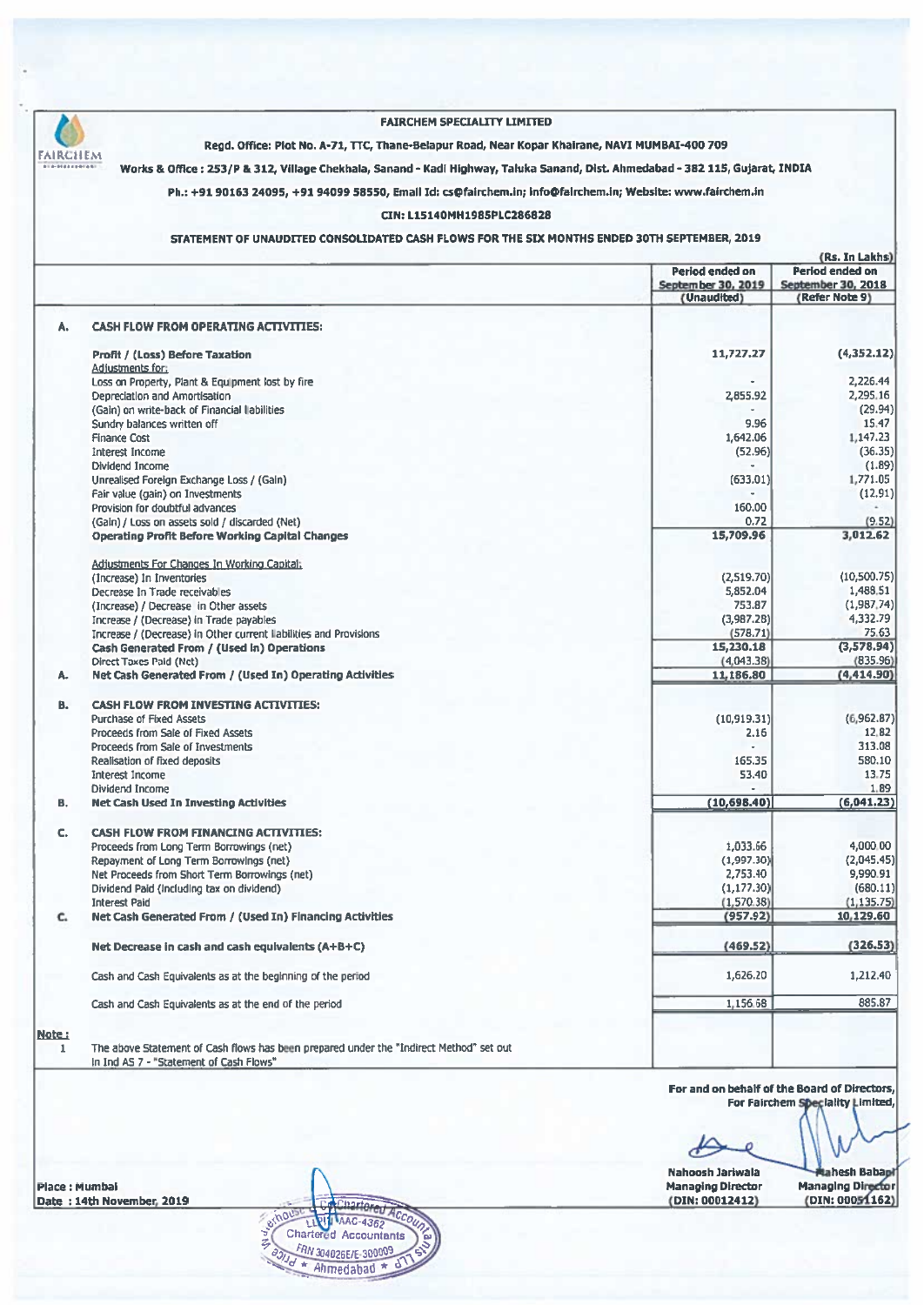#### Notes:

- The above Consolidated financial results comprise the results of Fairchem Speciality Limited (the Holding Company), Privi Organics India  $1.$ Limited (POIL) (Wholly owned Subsidiary Company), Privi Biotechnologies Private Limited (Wholly owned Subsidiary of POIL), Privi Organics USA Corporation (Wholly owned Subsidiary of POIL) and Fairchem Organics Limited (Wholly owned Subsidiary Company w.e.f. 27th March, 2019).
- The Company and its subsidiaries are engaged in the business of speciality chemicals viz. Oleo Chemicals and Intermediate Neutraceuticals  $2.$ and Aroma chemicals. As such the company and its subsidiaries' business falls within a single business segment of Speciality Chemicals, in context of Ind AS 108 - Operating Segments.
- The above consolidated unaudited financial results as reviewed by Audit Committee are subsequently approved by the Board of Directors at 3. their meetings held on 14<sup>th</sup> November, 2019. The Statutory Auditors have performed limited review of Company's consolidated unaudited financial results for the quarter and six months ended 30<sup>th</sup> September, 2019.
- The Company and its subsidiaries have adopted Ind AS 116 'Leases' w.e.f. 1<sup>st</sup> April, 2019 using the modified retrospective approach. The 4. Company and its subsidiaries have applied the standard to its leases with the cumulative impact recognised on the date of initial application i.e., 1<sup>st</sup> April, 2019. Accordingly previous period information has not been restated. This has resulted, in case of POIL, in recognizing a rightof-use assets of Rs. 893.41 Lakhs and a corresponding lease liability of Rs. 913.28 Lakhs. The difference of Rs. 12.92 Lakhs (net of deferred tax asset created for Rs. 6.95 Lakhs) has been adjusted to retained earnings as at 1<sup>st</sup> April, 2019. In the statement of profit and loss for the quarter ended 30<sup>th</sup> September, 2019, operating lease expenses which were recognized as other expenses in previous periods are now recognized as depreciation expense for the right-of-use asset and finance cost for interest on lease liability. The adoption of this standard does not have any significant impact on the consolidated Profit after tax for the quarter and six months ended 30<sup>th</sup> September, 2019.
- 5. The figures for the previous period have been regrouped/ recast, wherever necessary, to make them comparable with the figures for the current period.
- б. On 26<sup>th</sup> April, 2018 a major fire broke out at Privi Organics India Limited's (POIL) Unit 2 Plant located at MIDC Mahad. There has been loss to assets comprising of Inventories, Buildings, Plant and Machinery and other Fixed Assets etc. which were adequately insured including coverage towards loss of profit and replacement cost of fixed assets. As per POIL Management's best estimate, the book value of the assets lost due to fire including incidental cost and other expenses was Rs. 7,282.27 Lakhs for the year ended 31<sup>st</sup> March, 2019, which was debited to the statement of profit and loss and disclosed as an exceptional Item and netted off with insurance daim of Rs. 8,187.05 lakhs received from the insurance company, which has been recognised as per the requirement of the accounting standards. The Company further received Rs. 2,500 lakhs during the quarter from the Insurance Company. The final settlement is still pending with the insurance company.
- The Board of Directors of the Company, in its meeting held on 22<sup>nd</sup> May, 2019, had approved a Composite Scheme of arrangement and amalgamation ('the Scheme') amongst Fairchem Speciality Limited (FSL), Fairchem Organics Limited (FOL) and Privi Organics India Limited (POIL), two wholly owned subsidiaries of the Company and their respective shareholders for Demerger of FSL's undertaking carrying on speciality oleo chemicals and nutraceuticals business and vesting the same into FOL and Amalgamation of POIL, manufacturers of aroma chemicals, into and with FSL, under sections 230 to 232 read with section 66 and other applicable provisions of the Companies Act, 2013. The Company has obtained approval of the said scheme from the stock exchanges. Further, the Company has also filed the said scheme with National Company Law Tribunal (NCLT).
- The Company and its subsidiaries have elected to exercise the option under section 115BAA of the Income-tax Act, 1961 as introduced by the  $R_{\cdot}$ Taxation Laws (Amendment) Ordinance, 2019. The impact of this change has been recognised in tax expenses of the quarter and six months ended 30<sup>th</sup> September 2019 at the estimated annual effective tax rate. This has resulted in reversal of current tax expenses and deferred tax expenses of Rs. 281.70 Lakhs and Rs. 563.60 Lakhs respectively.
- The comparative figures for cash flows for the corresponding six months ended 30th September, 2018 have been prepared by management,  $\mathbf{Q}$ reviewed by the Audit Committee of the Company and approved by the Company's Board of Directors at their respective meetings held on 14th November, 2019, but have not been subjected to review by the statutory auditors as the mandatory requirement for limited review of cash flows has been made applicable for periods beginning 1st April, 2019, pursuant to Regulation 33(8) of SEBI (Listing Obligations and Disclosure Requirements) Regulations, 2015, as amended.
- $10.$ Summary of key standalone financial results are as follows.

|                                |             |                      |             |                         |                   | (Rs. In Lakhs) |
|--------------------------------|-------------|----------------------|-------------|-------------------------|-------------------|----------------|
| <b>Particulars</b>             |             | <b>Quarter ended</b> |             | <b>Six Months ended</b> | <b>Year ended</b> |                |
|                                | 30-Sep-2019 | 30-Jun-2019          | 30-Sep-2018 | 30-Sep-2019             | 30-Sep-2018       | 31-Mar-2019    |
|                                | (Unaudited) | (Unaudited)          | (Unaudited) | (Unaudited)             | (Unaudited)       | (Audited)      |
| <b>Revenue from Operations</b> | 6,569.84    | 7,121.62             | 5.364.76    | 13,691.46               | 11,652.48         | 24.987.09      |
| Profit before Tax              | 1,237.39    | 744.83               | 851.85      | 1,982.22                | 1,495.51          | 2,922.01       |
| Profit after tax               | 1,204.80    | 512.83               | 711.38      | 1,717.63                | 1,167.00          | 2,151.76       |

11. Investors can view the unaudited standalone financial results of the company for the quarter and six months ended 30<sup>th</sup> September, 2019 on the company's website www.fairchem.in or on the website of the BSE www.bseindia.com or on the website of NSE www.nseindia.com.

> For and on behalf of the Board of Directors, For Fairchem Speciality Limited,

**Place: Mumbai** Date: 14th November, 2019



**For Fairchem Speciality Limited** 

Nahoosh Jariwala **Managing Director** 

Nahoosh Jariwala **Managing Director**  $(DIN: 00012412)$ 

**Mahesh Babani Managing Director** (DIN: 00051162)

For Fairchem Speciality Limited

Mahesh Babani **Managing Director**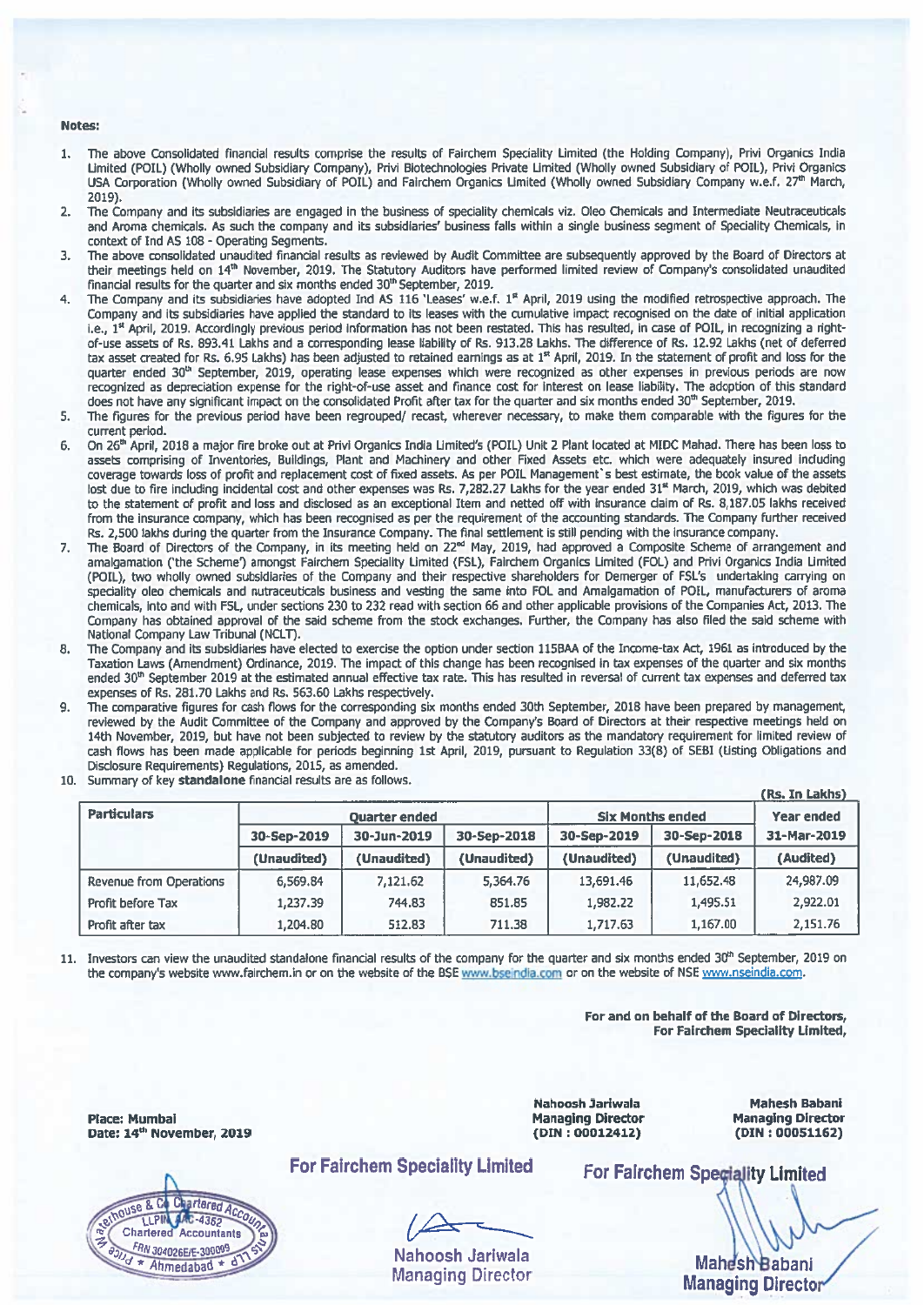# **Price Waterhouse & Co Chartered Accountants LLP**

#### **Review Report**

#### To

The Board of Directors **Fairchem Speciality Limited** Plot No. A-71, TTC Thane Belapur Road Near Kopar Khairane Navi Mumbai - 400709

- We have reviewed the unaudited consolidated financial results of Fairchem Speciality Limited (the  $\mathbf{1}$ "Parent") and its subsidiaries (the parent and its subsidiaries hereinafter referred to as the "Group"), (refer Note 1 on the Statement) for the quarter ended 30th September, 2019 and the vear to date results for the period 1st April, 2019 to 30th September, 2019 which are included in the accompanying 'Statement of Unaudited Consolidated Financial Results for the Quarter and Six Months ended 30th September, 2019' and the unaudited consolidated statement of assets and liabilities as on that date and the consolidated statement of cash flows for the half-year ended on that date (the "Statement"). The Statement is being submitted by the Parent pursuant to the requirement of Regulation 33 of the SEBI (Listing Obligations and Disclosure Requirements) Regulations, 2015, as amended (the "Listing Regulations"), which has been initialled by us for identification purposes. Attention is drawn to the fact that the consolidated figures for the Statement of Cash flows for the period from 1st April 2018 to 30th September, 2018, as reported in these consolidated financial results have been approved by the Parent's Board of Directors, but have not been subjected to review.
- This Statement, which is the responsibility of the Parent's Management and has been approved by  $2.$ the Parent's Board of Directors, has been prepared in accordance with the recognition and measurement principles laid down in Indian Accounting Standard 34 "Interim Financial Reporting" ("Ind AS 34"), prescribed under Section 133 of the Companies Act, 2013, and other accounting principles generally accepted in India. Our responsibility is to express a conclusion on the Statement based on our review.
- We conducted our review of the Statement in accordance with the Standard on Review  $3.$ Engagements (SRE) 2410 "Review of Interim Financial Information Performed by the Independent Auditor of the Entity", issued by the Institute of Chartered Accountants of India. This Standard requires that we plan and perform the review to obtain moderate assurance as to whether the Statement is free of material misstatement. A review of interim financial information consists of making inquiries, primarily of persons responsible for financial and accounting matters, and applying analytical and other review procedures. A review is substantially less in scope than an audit conducted in accordance with Standards on Auditing and consequently does not enable us to obtain assurance that we would become aware of all significant matters that might be identified in an audit. Accordingly, we do not express an audit opinion.

We also performed procedures in accordance with the circular issued by the SEBI under Regulation 33 (8) of the SEBI (Listing Obligations and Disclosure Requirements) Regulations, 2015, as amended, to the extent applicable.



Price Waterhouse & Co Chartered Accountants LLP, 1701, 17th Floor, Shapath V, Opp. Karnavati Club S G Highway, Ahmedabad - 380 051, Gujarat, India T: +91 (79) 3091 7000, F: +91 (79) 3091 7082

Registered office and Head office: Plot No. Y-14, Block EP, Sector V, Satt Lake Electronic Complex, Bidhan Nagar, Kolkata 700 091

Price Waterhouse & Co. (a Partnership Firm) converted into Price Waterhouse & Co Chartered Accountants LLP (a Limited Liability Partnership with LLP Identity no 4362) with effect from July 7, 2014. Post its conversion to Price Waterhouse & Co Chartered Accountants LLP, its ICAI registration number is 304026E/E-300009 (ICAI registration number before conversion was 304026E)